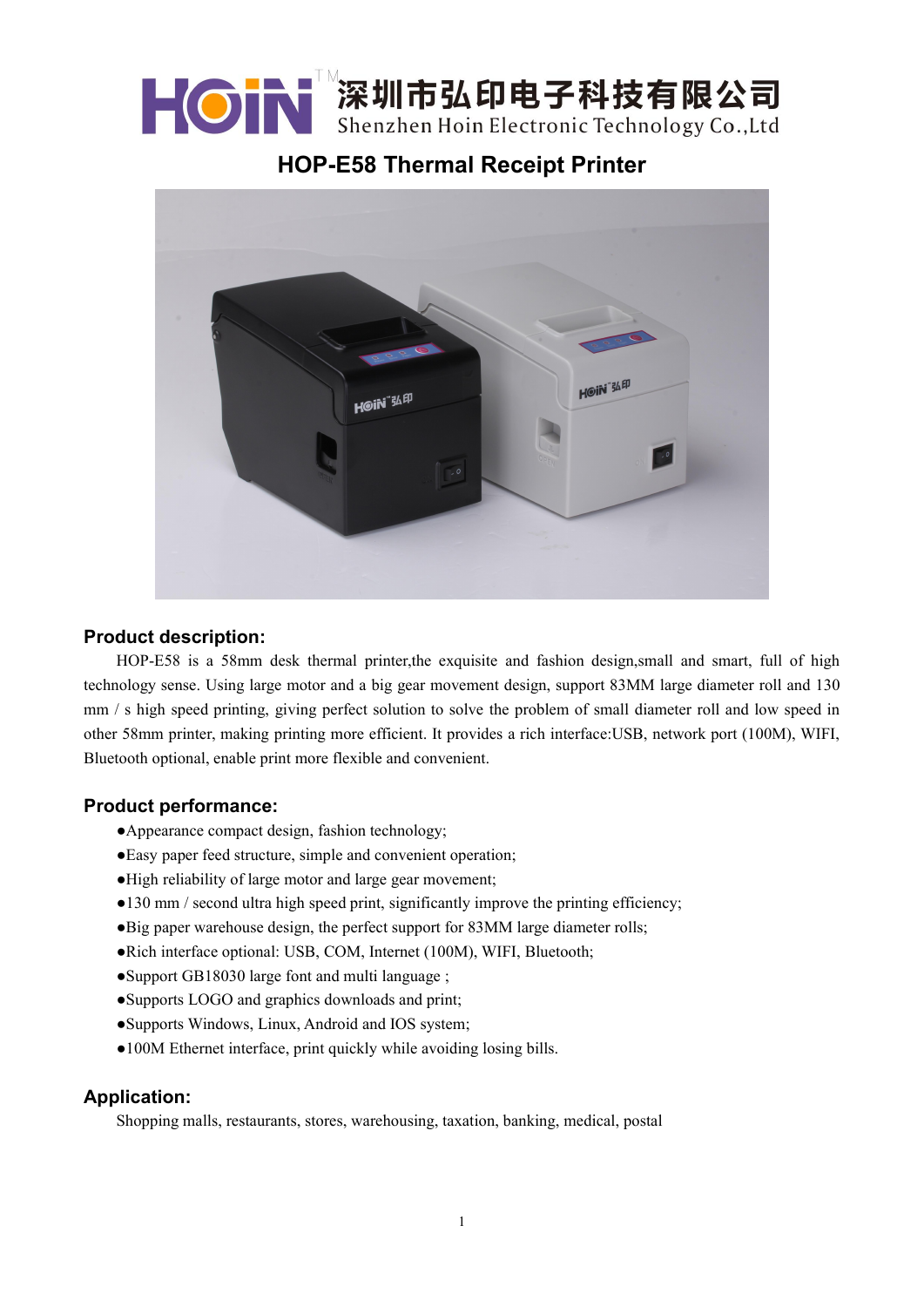

┣ O N 深圳市弘印电子科技有限公司

## **Printer Parameters:**

| <b>Items</b> |             | <b>Parameters</b>                                                            |
|--------------|-------------|------------------------------------------------------------------------------|
|              | Printing    | Thermal Line                                                                 |
|              | Method      |                                                                              |
|              | Printing    | <b>48MM</b>                                                                  |
|              | Method      |                                                                              |
|              | Resolution  | 384dots/Line (8dots/mm, 203dpi)                                              |
| Print        | Printing    | 130mm/Second                                                                 |
| parameters   | Speed       |                                                                              |
|              | Interface   | USB, USB+COM, Internet (100M), USB+WIFI, USB+Bluetooth                       |
|              | Type        |                                                                              |
|              | Line        | 3.75 mm (Can adjust line spacing by command)                                 |
|              | Spacing     |                                                                              |
|              | Line No.    | Font A:32 character /Line                                                    |
|              |             | Font B:42 character/Line                                                     |
|              |             | Simple, traditional Chinese-16 lines                                         |
|              | Character   | Standard GB18030 simplified / traditional Chinese Fonts                      |
|              | Character   | ANKcharacter, Font A: $1.5 \times 3.0$ mm ( $12 \times 24$ $\sharp$ )        |
|              | Size        | Font B: $1.1 \times 2.1$ mm $(9 \times 17 \text{ m})$ Simplified/Traditional |
|              |             | Chinese: $3.0 \times 3.0$ mm $(24 \times 24$ Dots)                           |
| Bar code     | Extended    | PC437/Katakana/PC850/PC860/PC863/PC865/WestEurope/Gree                       |
| Character    | character   | k/Hebrew/EastEurope/Iran/WPC1252/PC866/PC852/PC858/Ira                       |
|              | set         | nII/Latvian/Arabic/PT151, 1251/PC737/WPC/1257/ThaiVietn                      |
|              |             | am/PC864/PC1001/(Latvian)/(PC1001)/(PT151, 1251)/(WPC12                      |
|              |             | (57) / (PC864) / (Vietnam) / (Thai)                                          |
|              | Bar code    | 1D bar code:                                                                 |
|              |             | UPC-A/UPC-E/JAN13 (EAN13)/JAN8 (EAN8) CODE39/ITF/                            |
|              |             | CODABAR/CODE93/CODE128                                                       |
|              |             | 2D bar code: QRCODE                                                          |
| Graphics     | Graphics    | Supports bitmap download and print                                           |
| printing     | printing    |                                                                              |
| Paper        | Type        | Thermal Roll                                                                 |
|              | Width       | 57.5 $\pm$ 0.5mm                                                             |
|              | Diameter    | $\leq 83$ mm                                                                 |
|              | Feed Method | Easy feed (Clameshell feed)                                                  |
| Print        | Commands    | ESC/POS                                                                      |
| commands     |             |                                                                              |
| Power        | Power       | Input: AC 100V-240V, 50-60Hz                                                 |
|              | Adaptor     | Output: DC 12V/2A                                                            |
|              | Casher      | DC 12V/1A                                                                    |
|              | Drawer      |                                                                              |
|              | output      |                                                                              |